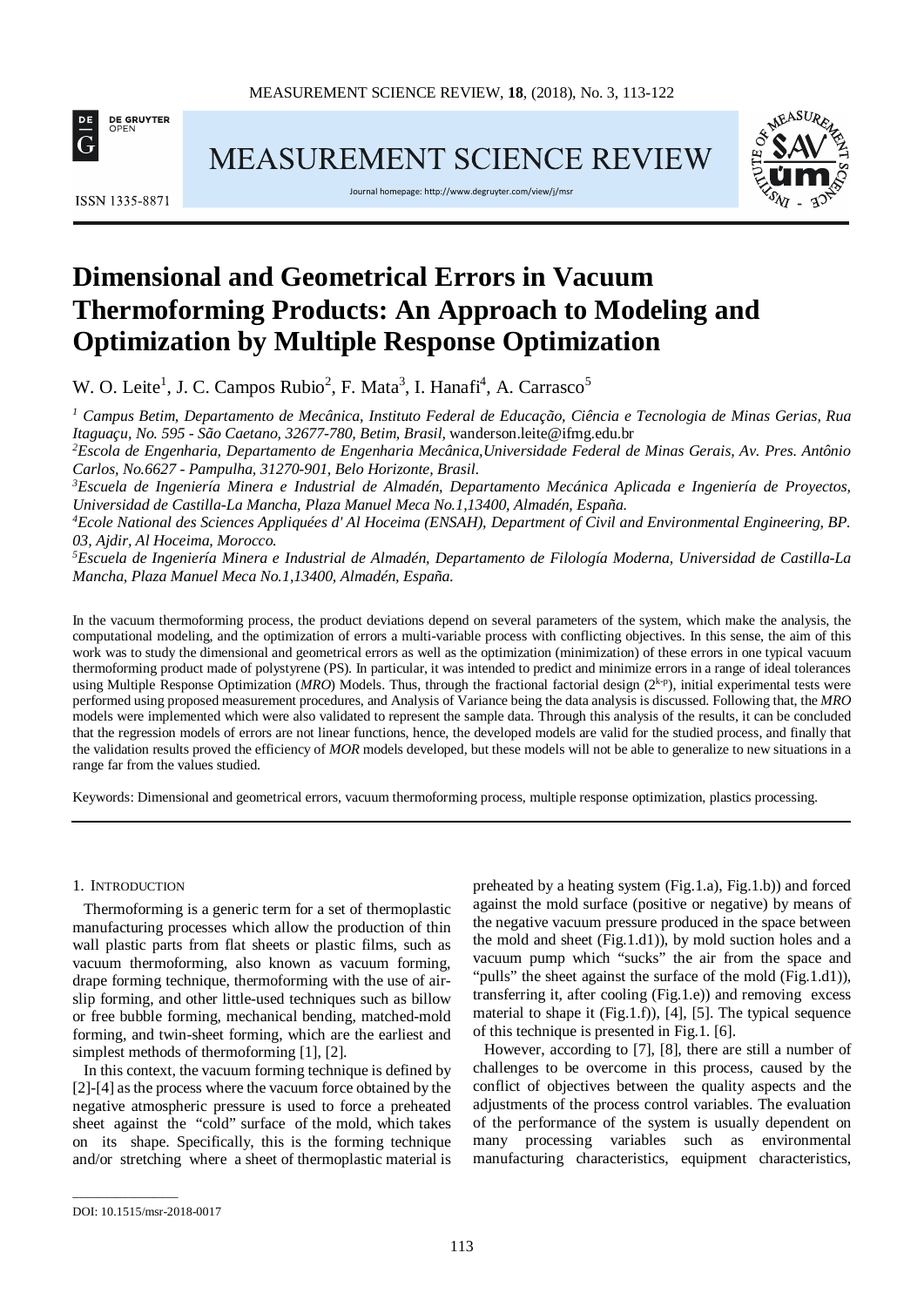stretch speed, plug characteristics, temperature of heating, and cooling system [1], [9], [10]. Therefore, for [7], [8], [11] it is necessary to understand the complex and multi-variable process, with non-linear characteristics and conflicting objectives, in order to optimize the product quality characteristics and reduce errors before molding the part.



Fig.1. Schematic of basic vacuum thermoforming.

Several authors have developed work with the objective of modelling and predicting the quality of the final product of the vacuum thermoforming process, [12] using computational optimization techniques, Finite Element Method (FEM), Artificial Neural Network (ANN), and [7], [8] statistical models, aiming to predict and to optimize the quality characteristics. We still have the works of [10], and others focusing on the development of an elastic-plastic model for thickness analysis [2], [13]. Leite *et al.* describe the application of a methodology based on Artificial Neural Network models with objective function [11], the model has processing parameters as inputs and the product errors as outputs. References [6], [14]-[17] concentrated their studies on aspects of mold geometry and process parameters to verify their influence on the distribution of product thickness, [4], [18] have developed a methodology for optimization of production technologies with the product design. Martin *et al.* have studied the instrumentation and control of thermoforming equipment in real-time analysis with the control of multiple variables [19]. Other researchers have focused on modeling, simulation and prediction of sheet temperature and optimization of the heating system by different methods and techniques [20]-[22].

However, in complex manufacturing processes such as this, [23]-[25] suggest that the traditional approaches to process control fail to understand all aspects of process control or existing subsystems. Thus, researchers are using Multiple Response Optimizations (*MRO*) to model systems with multiple input and response variables, in order to minimize or maximize all responses based on an objective function. With a multi-criteria optimization problem involving more than one objective function to be optimized simultaneously, usually, the objective functions are in conflict with, or compete with each other, thus, the possible optimal solution functions do not allow the minimization of all objectives simultaneously. Researchers present several approaches and methods to optimize problems of multiple objectives [26], some of them reported by [27], [28].

One of the widely adopted techniques for *MOR* models uses Multiple Linear Regression Models (*MLR* models) to describe the relationship between a response and its regressor variables (process parameters), and also to estimate the response [29]-[31]. These models described by Montgomery [32] are linear regression equations that contain more than one independent variable or regressor and a dependent or response variable, that are related to *k* regressors or variables of input. Thus, these models need to be developed for each of the response variables for the modeling of an *MLR* algorithm [33]. The developed models are converted into a system that combines the n individual equations and an objective function through the programming of a multiple response optimization algorithm [18], [32]. Thus, the objective of this algorithm is to find a satisfactory solution or several possible configurations of the input variables that simultaneously offer the best performance for the multiple objectives of the n models [33], using solution space of input variables [29]. These equations can be solved by several mathematical methods of solving systems of linear equations or software [29].

First, the objective of this work was to study the dimensional and geometrical errors and the optimization (minimization) of these errors in one typical vacuum thermoforming product. For this purpose, the manufacturing parameters (factors) were studied statistically to determine their influence on the deviations of the product (response variables), and then, the Multiple Response Optimization Method that uses Multiple Linear Regression models to describe the relationships of the variables studied, (simultaneously) was used to simultaneously minimize the partial errors. A validation test was performed to evaluate the predictive capacity of the models and efficiency of the methodology studied. Finally, this study allowed us to identify the main significant factors, and also to develop models and algorithms that estimate and minimize errors of vacuum thermoforming parts.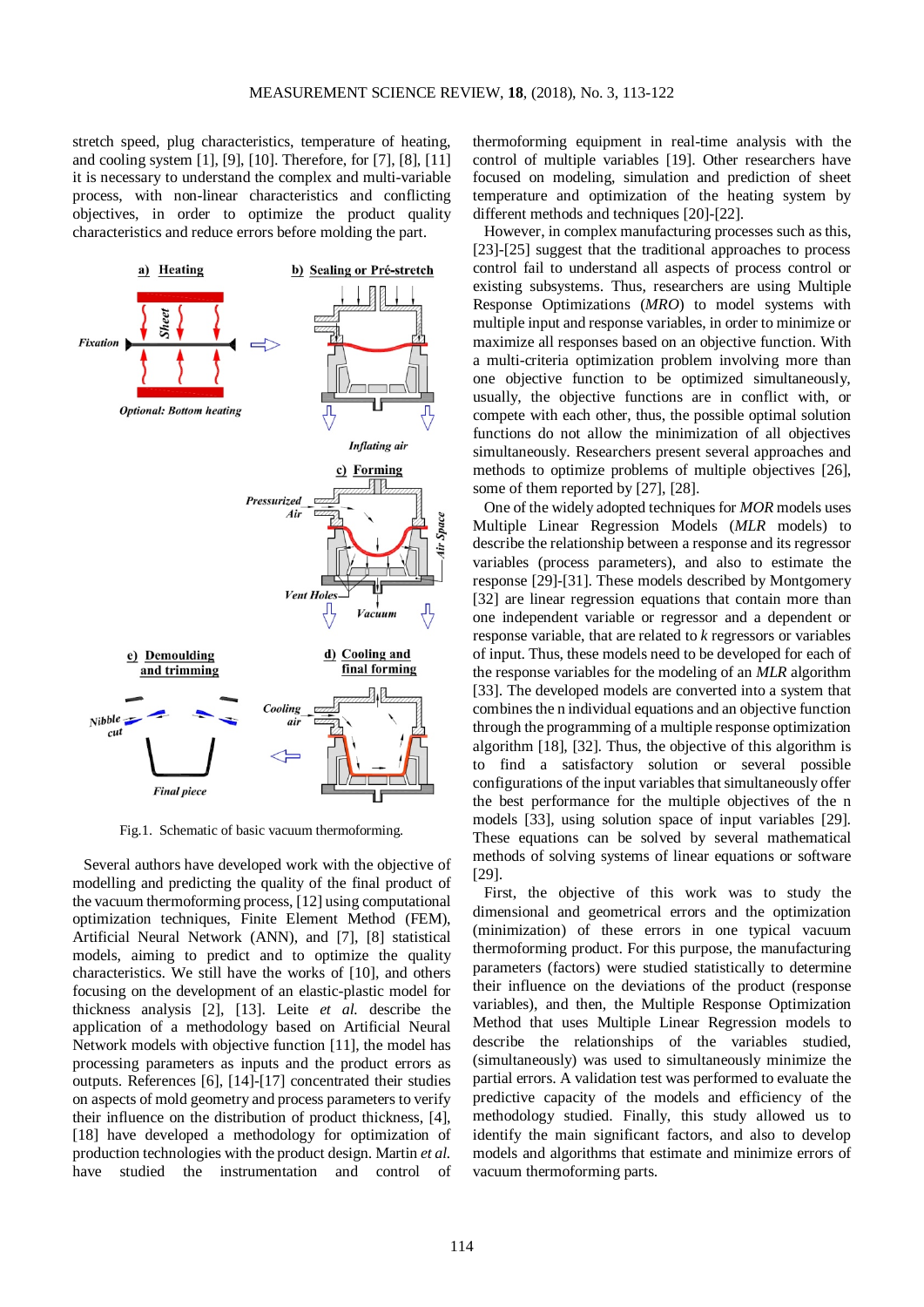#### 2. EXPERIMENTAL WORK

## *2.1. Material and equipment*

In this work, 2.0 x 2.5 m of white laminated polystyrene (PS) sheets with a thickness of 1.0 mm were used to manufacture the parts. The plates were cut into 300 x 360 mm sheets, cleaned with water and neutral liquid soap (pH), and then dried and wrapped in plastic film packages previously heated at 50°C and maintained for two hours.

For the manufacturing of the mold, considering the inherent aspects of the manufacturing process and the volume contraction of the product of 0.5 % [1], [34], Medium Density Fiberboard (MDF) plates were used as the raw material. The three-dimensional (3D) design of the model was developed using Computer-Aided Design (CAD, SolidWorks® 2008) software, which was integrated with Computer-Aided Manufacturing (CAM, Edge CAM® 2010) software. The mold was machined in a Computer Numeric Control machine (CNC, Discovery 560 ROMITM Machining Center), and subsequently, the vacuum holes and the final finish were performed. Finally, we performed the Computer-Aided Inspection (CAI) of the mold in a Coordinate Measuring Machine 3D (CMM 3D, Micro-Hite 3D TESATM with Reflex Software) to determine the dimensional and geometric deviations present in the mold.

A semi-automated vacuum thermoforming machine was developed and automated by the researchers. This equipment has the capacity to work with plates of thickness of 0.1 to 3.0 mm, a useful area of 280 x 340 mm, displacement of the mold (*z* axis) of up to 150 mm, vacuum pumps of 160 mbar with motors of 1.0 CV, infrared heating systems composed of two resistors of 750 W and 1,000 W, movement by pneumatic systems and acquisition of temperature data by "K" thermocouples and non-contact infrared. The system is programmable through a commercial Personal Computer (PC) integrated with microcontroller board (Arduíno UNO Revision 3).

## *2.2. Parameters and measurement procedure*

There is no consensus among authors [4], [5], [7], [8] about the measurement parameters of control and quality in the vacuum thermoforming process and still, [1], [4], [9] there is no specific measurement procedure or equipment to be used. As a result, they were defined and developed to measure the errors of the piece. The procedures, scales, measurement process and tolerances are described in the following paragraphs.

For measurement errors, 3D MMC was used carrying a 4 mm diameter solid probe, calibrated with an error of  $\pm$  0.004 mm and CAI software. The reference values for dimensions were calculated, based on the final dimensions of the mold. Also, according to [3], [9], a deviation of  $\pm$  1 % for linear dimension and  $\pm 50\%$  for flatness on surfaces are acceptable, and as a reference, the values calculated for dimensions were adopted as the general criteria for acceptance of sample dimensions. Fig.2. presents the geometry of the standard product, where dimensions and parameters to be measured in the samples are represented.



Fig.2. Product standard: dimensions on piece or dimensional deviations parameters.



Fig.3. Measurement: Planes and references in the sample.

So, the Dimensional Deviation Height (*DDHi*) or *DEV 01* was defined thus:

$$
DDH_i = (MHS_i - TSH) == DEVOI_i = (MHS_i - 57.92) \quad (1)
$$

where *i* is the index of the analyzed sample and *TSH* is the Theoretical Sample Height (57.92 mm). The *MHSi* is the Measured Height in the Sample, calculated by the distance between two parallel planes formed by the upper and lower parts of the sample (Fig.2. and Fig.3.).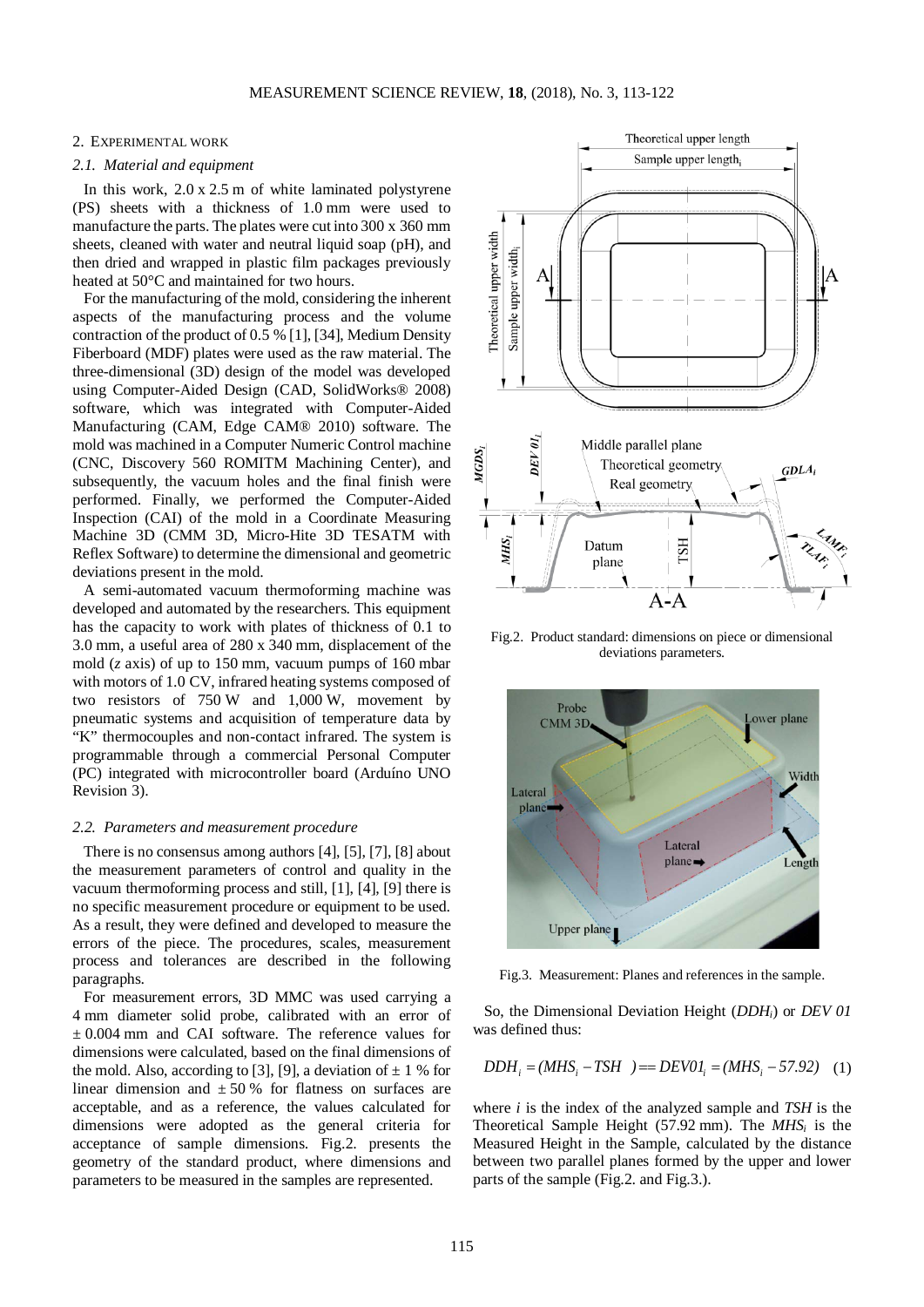To determine the planes, 8 points were collected in each region using the 3D MMC (Fig.3.) and via CAI software the perpendicular distance between the planes was calculated. A negative (-) mean value indicates that the height is less than the ideal and a positive mean value (+) that it is greater than the ideal.

The Deviation of the Diagonal Length (*DDLi*) or *DEV 02* is calculated by the difference between the values of the *MLDSi* and the value of the *TDL*, being:

$$
DDL_i = (MLDS_i - TDL) \tag{2}
$$

where,  $MLDS_i$  is the Measured Length of the Diagonal in the Sample or *DEV 02*, which in this work was defined as the quadratic relation of the lateral distances of the upper end of the sample (length and width) (Fig.2. and Fig.3.) and *TDL* is Theoretical Diagonal Length of the Sample = 207.97 mm, so:

$$
DDL_i = DEVO2_i(\sqrt{(width_i)^2 + (length_i)^2 - 207.97})
$$
 (3)

To determine lateral distances, 5 points were collected along each side of the samples (Fig.3.), and later, via CAI, the distances between sides were calculated. A negative (-) mean value indicates that the length is smaller than the ideal and a positive mean value that it is greater than the ideal. Also, *TDL* is the Theoretical Diagonal Length of the Sample (208.0 mm).

The *DEV 03* or Geometric Deviation of Side Angles (*GDSAi*), in this study, is expressed as:

$$
GDSA_i = \frac{1}{2} \sum_{j=1}^{2} GDLA_i = ...
$$
  
DEVO4<sub>i</sub> =  $\frac{1}{4} \sum_{j=1}^{4} (LAMF_s - TLAF_s)$  (4)

where *z* is the number of sides and *s* the evaluated face. The *GDLA* is the difference between the Lateral Angle Measured on the Face of sample *i* (*LAMFi*) and the Theoretic Lateral Angle of the Face  $(TLAF)$ , for  $s = 1 \dots 4$ , respectively, 95.93°, 95.93º, 96.02º and 96.06º. To determine each *ALMF*s, 09 points were collected on the surface to design the plan of control (lateral planes, Fig.2. and Fig.3.). The *GDLA*i was calculated, using CAI software, by the difference between the planes of the angles.

The Geometric Deviation of Flatness (*GDi*) or *DEV 04,* that will have a zero value (0) for an ideal surface or positive values, was calculated as:

$$
GD_i = (MGDS_i - TGDS) == DEVO3_i = (MGDS_i - 0.11)
$$
 (5)

where *MGDS<sub>i</sub>* is the Measurement Geometric Deviation of the *i-th* Sample, calculated by measuring 09 points on the surface of sample bottom (lower plane, Fig.2. and Fig.3.). Later, using CAI software, the distance between the two boundary planes of measured surface was calculated. Also, this procedure was used to calculate the Theoretical Geometric Deviation of the Sample (*TGDS*), which is 0.11 mm.

#### *2.3. Analysis method*

The Analysis of Variance (ANOVA) method has been performed to determine the importance of the process input parameters. The ANOVA is a set of statistical methods used to analyze data and to investigate implication of the main effects and interactions in the response variable. Moreover, it provides enough data to compare the parameter levels and the significances. [35].

Also, to estimate the response variable and evaluate the first-order models in A, C, ..., E, along with the AC, ..., AE interaction, the Fractional Factorial Designs [35] technique was used. For this, the coefficients of multiple linear regression models (*MLR*) were calculated. The *MLR* is the regression model that contains more than one independent variable *x*, that is, the response variable *Y*, is related to *k* input variables [29], so:

$$
Y = \beta_0 + \beta_1 x_1 + \beta_2 x_2 + \dots + \beta_j x_k + \dots + \beta_j x_1 x_2 + \dots + \beta_j x_k x_{k+1} + \varepsilon (6)
$$

Finally, Multiple Response Optimization Models (*MRO* models) were developed [29], [32]. For this, the coefficients of *MLR* and statistical analysis data are used for computational modeling of the *MLR* models for each type of response variable. Afterwards, the *MRO* algorithms are developed with the *MLR* models, in order to generalize and estimate minimum error values and generate a list of possible optimal solutions. The script codes are programmed in the MATLAB® numerical analysis and programming software, with the techniques of analysis described.

## *2.4. Experimental study and analysis of data*

In this research, we used the parameters (factors) described by [3] and compatible with the geometry of sample and equipment, namely: A. Heating Time (in seconds - s), B. Electric heating power (in percentage - %), C. Mold actuator power (in Bar and cm/s), D. Vacuum time (s), and E. Vacuum Pressure (in millibar - mbar). Table 1. shows the levels - high and low and values of parameters. For these selected values, test trials were performed to determine the operating value (center points) and limits with which the samples could be manufactured [7].

Table 1. Factors and levels selected for the main experiments.

| Level   |          | <b>Factors</b>   |                          |          |             |  |  |
|---------|----------|------------------|--------------------------|----------|-------------|--|--|
|         | A<br>[s] | B/[%]            | $C$ [bar and<br>$cm/s$ ] | D<br>[s] | E<br>[mbar] |  |  |
| $1(-1)$ | 80       | 3.4<br>$(100\%)$ | 18.4 (100%)              | 7.2      | 10          |  |  |
| $2(+1)$ | 90       | 4.0 (85%)        | 21.6 (85%)               | 9.0      | 15          |  |  |

The experiment consisted of 17 treatment combinations according to the planning Fractional Factorial Design  $2_V^{5-1}$ 2 with one center point [35]. For each treatment, two (2) runs were performed in a random sequence being that, 01 sample and 01 repetitions were manufactured in the same run, totaling 68 runs (4 samples per treatment combinations). The 68 samples of PS were produced and then cooled completely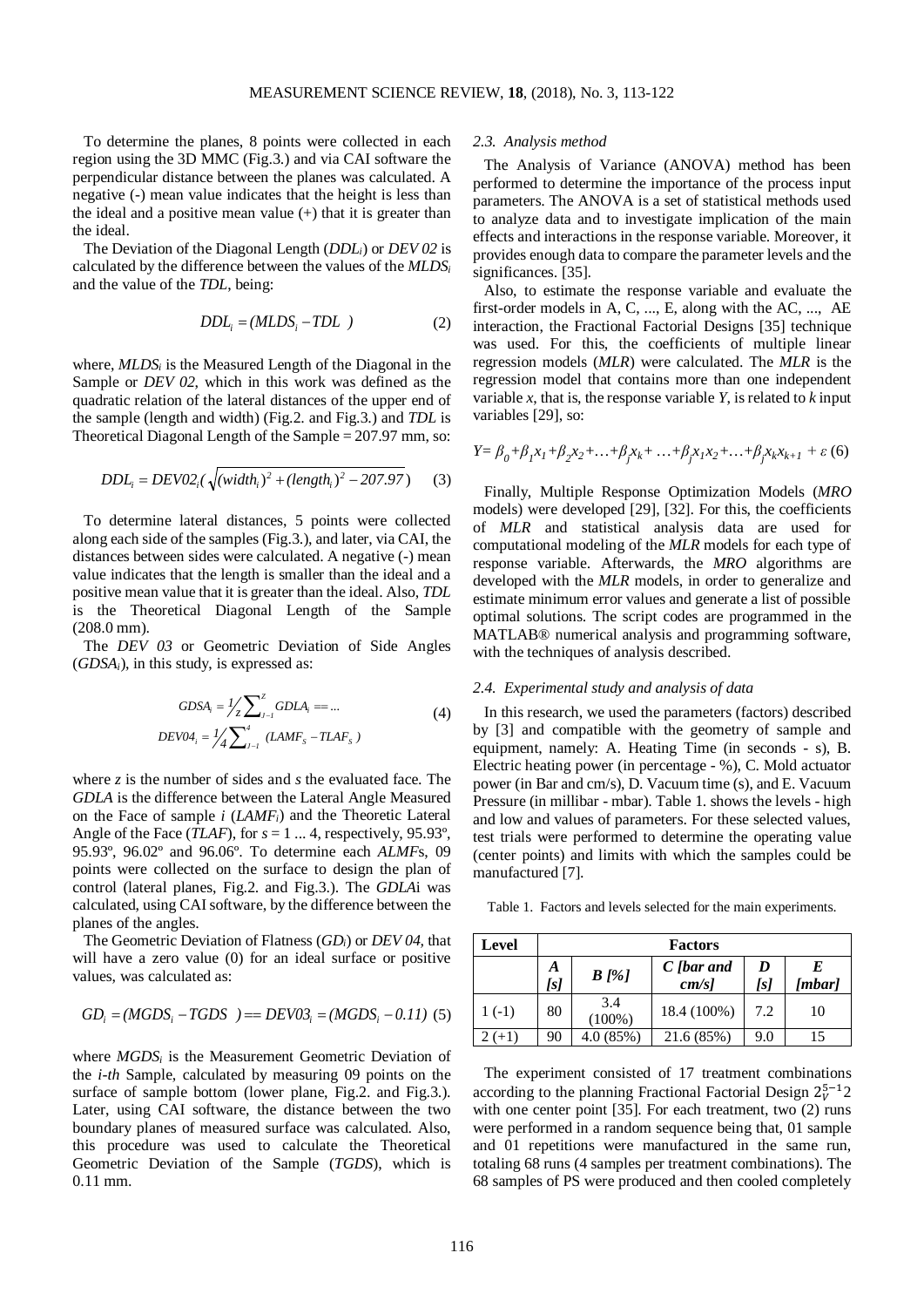in an air-conditioned room at 22ºC with 60 % humidity. Then, to quantify the linear and geometric errors of the parts, the inspection methods described in the previous chapter were applied using CMM 3D and the results found were tabulated. Table 2. shows the types of deviations and respective mean values of 34 samples. It is observed that the data *vs.* type of deviation are well distributed, except for only two (02) points for *DEV 03*, respectively, samples 26 and 31 (outliers in data: values below  $QI - 1.5 \times IQR$  or above  $Q3 + 1.5 \times IQR$ , respectively for *DEV* 03 the interval from -0.415 to 1.345. Where: *IQR* is the Interquartile Range, *Q1* first quartile and *Q2* is third quartile.).

Table 2. Experimental main results.

| Order           | <b>Responses (values)</b> |                     |                |                       |  |  |
|-----------------|---------------------------|---------------------|----------------|-----------------------|--|--|
| test            | $DEV01$ <sup>a</sup>      | $DEV$ 02 $^{\rm a}$ | $DEV$ 03 $a$   | $DEV$ 04 $\mathrm{a}$ |  |  |
|                 | $\lceil mm \rceil$        | [mm]                | $\int_{0}^{0}$ | [mm]                  |  |  |
| $\mathbf{1}$    | $-0.122$                  | $-0.238$            | 0.358          | 0.269                 |  |  |
| $\overline{2}$  | $-0.628$                  | $-0.217$            | 1.050          | 0.476                 |  |  |
| $\overline{3}$  | $-0.464$                  | $-0.305$            | 0.238          | 0.113                 |  |  |
| $\overline{4}$  | $-0.463$                  | $-0.248$            | 0.213          | 0.204                 |  |  |
| 5               | $-0.467$                  | $-0.231$            | 0.294          | 0.082                 |  |  |
| 6               | $-1.565$                  | $-0.160$            | 0.910          | 0.539                 |  |  |
| 7               | $-0.229$                  | $-0.294$            | 0.270          | 0.218                 |  |  |
| 8               | $-0.490$                  | $-0.288$            | 0.204          | 0.302                 |  |  |
| 9               | $-0.323$                  | $-0.198$            | 0.418          | 0.410                 |  |  |
| 10              | $-0.943$                  | $-0.277$            | 0.281          | 0.398                 |  |  |
| 11              | $-0.463$                  | $-0.383$            | 0.288          | 0.107                 |  |  |
| 12              | $-1.000$                  | $-0.241$            | 0.451          | 0.416                 |  |  |
| 13              | $-0.989$                  | $-0.217$            | 0.301          | 0.128                 |  |  |
| 14              | $-0.328$                  | $-0.377$            | 0.265          | 0.239                 |  |  |
| 15              | $-0.597$                  | $-0.423$            | 0.110          | 0.235                 |  |  |
| 16              | $-0.492$                  | $-0.473$            | 0.279          | 0.292                 |  |  |
| 17              | $-0.563$                  | $-0.227$            | 1.150          | 0.476                 |  |  |
| 18              | $-1.431$                  | $-0.254$            | 0.955          | 0.462                 |  |  |
| 19              | $-0.645$                  | $-0.328$            | 0.502          | 0.433                 |  |  |
| 20              | $-0.576$                  | $-0.460$            | 0.213          | 0.232                 |  |  |
| 21              | $-1.234$                  | $-0.245$            | 0.805          | 0.442                 |  |  |
| $\overline{22}$ | $-0.794$                  | $-0.301$            | 0.457          | 0.322                 |  |  |
| 23              | $-1.022$                  | $-0.310$            | 1.106          | 0.442                 |  |  |
| 24              | $-0.639$                  | $-0.366$            | 0.531          | 0.242                 |  |  |
| 25              | $-0.757$                  | $-0.297$            | 0.230          | 0.043                 |  |  |
| 26              | $-1.306$                  | $-0.248$            | $1.551^{b}$    | 0.628                 |  |  |
| 27              | $-0.785$                  | $-0.317$            | 0.505          | 0.285                 |  |  |
| 28              | $-0.419$                  | $-0.358$            | 0.265          | 0.223                 |  |  |
| 29              | $-0.692$                  | $-0.407$            | 0.238          | 0.181                 |  |  |
| 30              | $-0.792$                  | $-0.466$            | 0.213          | 0.164                 |  |  |
| 31              | $-1.294$                  | $-0.279$            | $1.532^{b}$    | 0.642                 |  |  |
| $\overline{32}$ | $-0.824$                  | $-0.455$            | 0.062          | 0.221                 |  |  |
| $\overline{33}$ | $-1.096$                  | $-0.288$            | 0.320          | 0.477                 |  |  |
| 34              | $-0.832$                  | $-0.430$            | 0.736          | 0.231                 |  |  |

<sup>a</sup>Mean average value for 02 pieces;  $<sup>b</sup>$  Outlier</sup>

The ANOVA assumptions were verified and validated using analysis of normality assumption (Anderson-Darling), assumption of homogeneity of variances (plot of residuals

versus fitted values) and independence assumption (plot of residuals in time sequence) processed by MiniTab 16® software, none showed abnormal values. The ANOVA results for deviations versus the factors studied are summarized in Table 3., or *F*-test table, with a confidence level of 95 %  $(\alpha = 0.05)$ , and the critical test value for the *F* distribution  $f_{0.05;1;17} = 4.45.$ 

Table 3. ANOVA summary table, results for the deviation analysis vs. factors in main experiments.

| Factor       | <b>Responses</b> |                                                                       |                      |               |               |               |               |               |
|--------------|------------------|-----------------------------------------------------------------------|----------------------|---------------|---------------|---------------|---------------|---------------|
|              |                  | <i>DEV 01</i>                                                         | <i><b>DEV 02</b></i> |               | <b>DEV</b> 03 |               | <b>DEV 04</b> |               |
|              | $F_{(0)}$        | $p-$<br>valor                                                         | $F_{(0)}$            | $p-$<br>valor | $F_{(0)}$     | $p-$<br>valor | $F_{(0)}$     | $p-$<br>valor |
| A            | 10.2             | 0.005                                                                 | 89.7                 | 0.000         | 77.72         | 0.000         | 0.42          | 0.542         |
| В            | 37.0             | 0.000                                                                 | 82.6                 | 0.000         | 86.23         | 0.000         | 22.5          | 0.000         |
| $\mathsf{C}$ | 0.30             | 0.592                                                                 | 4.6                  | 0.046         | 8.93          | 0.008         | 1.44          | 0.246         |
| D            | 0.98             | 0.336                                                                 | 6.43                 | 0.021         | 56.03         | 0.000         | 0.02          | 0.899         |
| E            | 0.08             | 0.776                                                                 | 4.50                 | 0.049         | 1.36          | 0.259         | 0.34          | 0.567         |
| $A^*B$       | 1.92             | 0.184                                                                 | 52.1                 | 0.000         | 43.81         | 0.000         | 3.91          | 0.065         |
| A*C          | 4.86             | 0.042                                                                 | 2.73                 | 0.117         | 6.24          | 0.023         | 0.27          | 0.612         |
| A*D          | 6.13             | 0.024                                                                 | 1.29                 | 0.271         | 5.58          | 0.030         | 2.27          | 0.150         |
| A*E          | 1.87             | 0.189                                                                 | 2.63                 | 0.123         | 2.04          | 0.171         | 0.29          | 0.596         |
| B*C          | 5.66             | 0.029                                                                 | 0.01                 | 0.943         | 0.42          | 0.525         | 5.04          | 0.038         |
| B*D          | 0.05             | 0.833                                                                 | 6.98                 | 0.017         | 30.14         | 0.000         | 0.12          | 0.739         |
| $B*E$        | 0.63             | 0.438                                                                 | 0.08                 | 0.783         | 2.45          | 0.136         | 0.89          | 0.359         |
| $C^*D$       | 0.03             | 0.867                                                                 | 1.81                 | 0.196         | 1.54          | 0.232         | 0.14          | 0.709         |
| $C*E$        | 3.02             | 0.100                                                                 | 2.23                 | 0.154         | 29.55         | 0.000         | 1.12          | 0.305         |
| $D*E$        | 4.89             | 0.041                                                                 | 0.37                 | 0.550         | 0.25          | 0.817         | 1.38          | 0.257         |
|              |                  | All: $S = 0.0648608$ , $R^2 = 70.26\%$ and; $R^2_{(adj)} = 42.28\%$ . |                      |               |               |               |               |               |

*P-Value* by Anderson-Darling test: *DEV 01* = 0.235, *DEV 02* = 0.100, *DEV 03* = 0.057 and *DEV 04* = 0.123.

From Table 3., it is concluded that the critical manufacturing parameters are B and A, and also for *DEV 01*. For *DEV 02*, the factor B stands out as significant; for *DEV 03*, all factors are significant; and in *DEV 04*, in sequence, the most significant factors are B, A, and D. Also, at least 01 factor, or its interaction effect, is significant for one error type analyzed (except the factor E for *Dev 4*).

It is graphically presented in Fig.4.: the interactions of the factors vs. the errors using ANOVA. The analysis of the graphs confirms that the critical process factors are A and B, and that correlation between them is predominantly inverse and not proportional. Also, for all deviations, there is evidence of interaction between all the factors, and we see that there is no direct relationship between the levels (-1 and +1) of the factors and lower value of deviations.

Finally, it can be concluded, by this data analysis, that the modification of factor levels cannot be studied in isolation for each type of deviation because the optimal levels are different for each deviation, for example: for *DEV 01* are the +1 levels of factors A, B and D combined with the -1 levels of factors C and E (+A, +B, -C, +D and -E); for *DEV* 02, the optimal selection would be  $+A$ ,  $+B$ ,  $-C$ ,  $+D$  and  $+E$ ; for DEV 03:  $+A, +B, +C, +D$  and  $+E$ ; and to minimize DEV 04 are  $+A$ , -B, -C, -D, and 0 (center point level).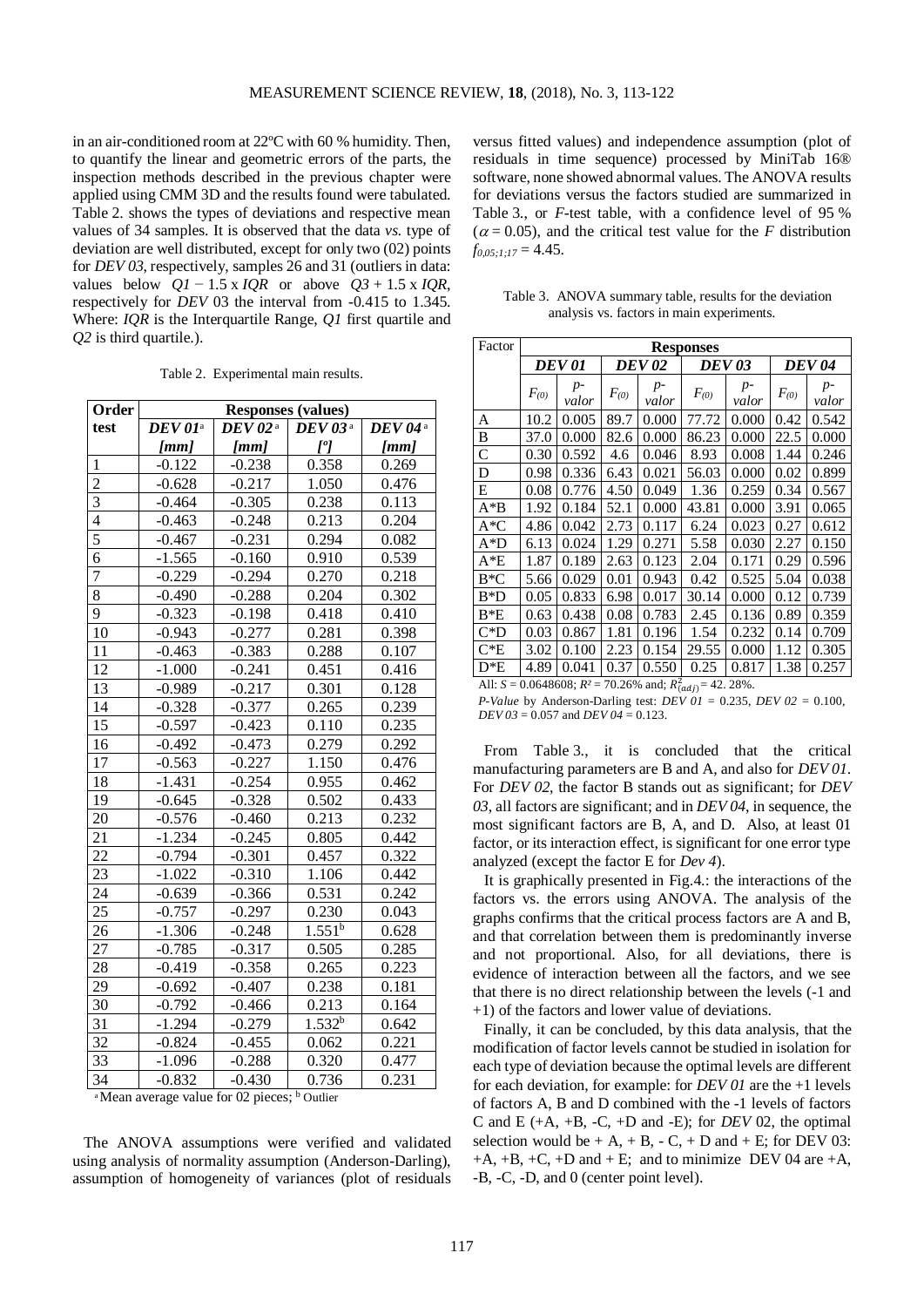## MEASUREMENT SCIENCE REVIEW, **18**, (2018), No. 3, 113-122



Fig.4. Interactions plot of factors: a) Interactions for *DEV 01*; b) Interactions for *DEV 02*; c) Interactions for *DEV 03*;d) Interactions for *DEV 04.*

## 3. DEVELOPMENT OF MULTIPLE RESPONSE OPTIMIZATION MODELS BY MULTIPLE LINEAR REGRESSION

First, with the data analysis developed, Multiple Linear Regression Models were developed for each type of response variable (error). So, for each one it was calculated: the constants  $\beta_0$ , the regression coefficients  $\beta_i$ , the cross-product terms of the input variables taken two to two  $\beta_j x_k x_{k+1}$ , and the random error term  $\varepsilon$ . Table 4. presents the calculated coefficients for each type of error being *MLR* model 01 for DEV 01, *MLR* model 02 for *DEV 02*, and so on, respectively. To evaluate the adequacy of these models to the data, we calculated the Coefficient of Determination  $(R^2)$ , the Pearson Correlation Coefficient (*r*), the Mean Squared Error (*MSE*), and Mean Absolute Error (*MAE*), which are presented in the table. It is evident by the R2 value that capabilities of the models to predict the data are higher that 94 %, the r values above 0.97 indicate a very strong correlation between the response variables of regression models and *MSE* and *MAE,* which prove that mean values of prediction errors are less than 6 %.

The Multiple Response Optimization Models algorithms were developed and implemented using the *MLR* set as submodels. For this purpose, the script sub-codes were developed in numerical analysis and programming software (MATLAB®), which uses *MLR*s to develop part of the *MRO* algorithm. The regression models developed for each type of error were programmed and the coefficients and constants of the estimates were coded and converted into external data files. The correlation of outputs of multiple response models were tested and evaluated, being that the *r* values found were lower than 0.76.

Also, to select the set of optimal values of factors by the *MRO* algorithms, a general objective function was developed. Equation (7) presents this  $O_i$  estimator value used to quantify a solution given a set of input factors.

$$
O_j = \frac{1}{8} \sum_{i=1}^{4} \{ (D_i) x \; Weight_i \}
$$
  
for  $D_i = \frac{MLR_{i,j}}{admissible error_i}$  (7)

where *j* represents the *j-th* coefficient of performance for a (01) solution vector and i the deviation type, where  $i = 1, 2,$ 3, and 4 for the deviations *DEV* 01, *DEV* 02 *DEV* 03, and *DEV* 04. Consequently, they are pretested and restrict the desired ranges for all deviation of solution for:  $0 \leq MLR$  $\langle$  *admissible error<sub>i</sub>*. For each test the function  $O_j$  assigns numbers between 0 and 1, where  $O_i = 1$  is a value completely undesirable and  $O_i = 0$  is the optimal value and so, the function's internal search minimizes D values for the target values of  $D_i = 0$ . The values of the "admissible errors" for  $i =$ 1, 2,…4 were defined as | 0.6 mm |, | 2.1 mm |, | 1 mm |, | 0.72º | and the *i-th* weights adopted are: 2, 2, 3 and 1, respectively.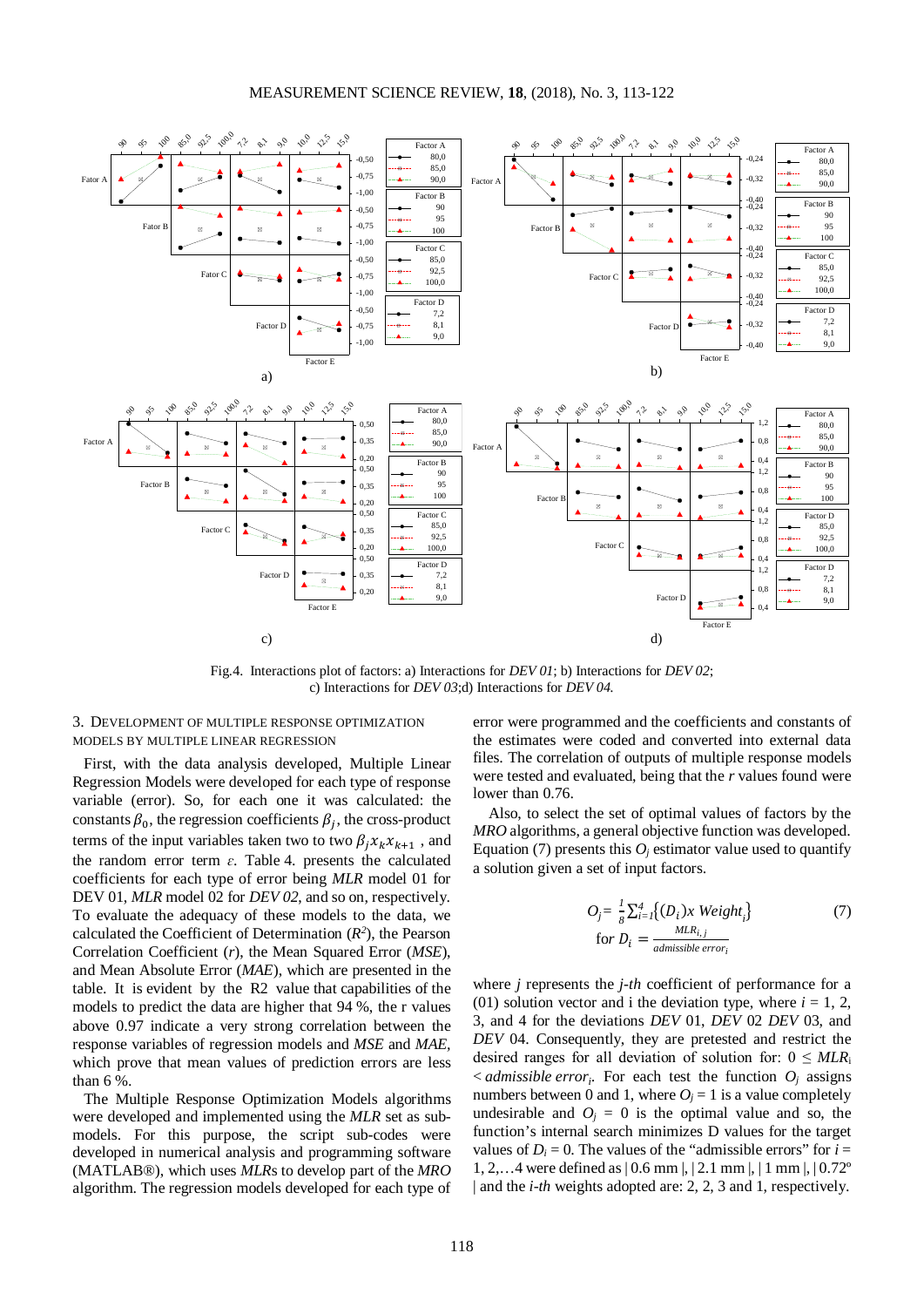#### MEASUREMENT SCIENCE REVIEW, **18**, (2018), No. 3, 113-122

| <b>Model Type</b><br><b>Parameter</b> |                       |                       |                       |                       |  |
|---------------------------------------|-----------------------|-----------------------|-----------------------|-----------------------|--|
|                                       |                       |                       |                       |                       |  |
|                                       | <b>MLR</b> for DEV 01 | <b>MLR</b> for DEV 01 | <b>MLR</b> for DEV 01 | <b>MLR</b> for DEV 01 |  |
|                                       |                       |                       | Coefficient value     |                       |  |
| Constant                              | $-27.949777290$       | 9.868354195           | 69.065370830          | 27.416482210          |  |
| A                                     | 0.147198177           | $-0.127872101$        | $-0.710060972$        | $-0.208447796$        |  |
| $\, {\bf B}$                          | 0.309674115           | $-0.064336080$        | $-0.713180139$        | $-0.221828149$        |  |
| $\mathcal{C}$                         | $-0.166175729$        | $-0.047886613$        | 0.131432500           | 0.007012008           |  |
| D                                     | 4.219830150           | 0.274325867           | $-0.459804784$        | -1.188922512          |  |
| E                                     | $-0.992314896$        | $-0.005321494$        | $-0.739571944$        | $-0.250265384$        |  |
| $A^*B$                                | $-0.002028656$        | 0.000906562           | 0.006966083           | 0.002162254           |  |
| $A^*D$                                | $-0.017926562$        | 0.001316982           | 0.008850926           | 0.004532616           |  |
| $A*E$                                 | 0.007246438           | 0.001383035           | 0.002194667           | $-0.001543027$        |  |
| $A*C$                                 | 0.001335354           | 0.000165253           | $-0.001043778$        | $-0.000311275$        |  |
| $B^*D$                                | $-0.019336285$        | $-0.005722334$        | $-0.000390741$        | 0.001178064           |  |
| $B*E$                                 | $-0.000626063$        | $-0.000311248$        | 0.005097667           | 0.003586834           |  |
| $B*C$                                 | 0.000775354           | 0.000287991           | 0.000180222           | $-0.000340673$        |  |
| $D^* E$                               | 0.002764931           | $-0.001937292$        | 0.014426852           | 0.004500225           |  |
| $D^*C$                                | $-0.009421644$        | 0.001797519           | $-0.005333642$        | 0.006576914           |  |
| $E+C$                                 | 0.004313208           | $-0.000717682$        | $-0.000784556$        | $-0.000218731$        |  |
| Center point adjustment constant      | $-0.049108594$        | 0.003270649           | $-0.029714583$        | $-0.007910518$        |  |

Table 4. Multiple linear regression models: Coefficients of the model parameters.

*R²*: *MLR* for *DEV 01* = 94,29%; *MLR* for *DEV 02* = 99,99%; *MLR* for *DEV 03* = 99,97%; *MLR* for *DEV 04* = 99,98% and; All models = 98.56%; *r*: *MLR* for *DEV 02* = 0.971; *MLR* for *DEV 02* = 1.000; *MLR* for *DEV 03* = 1.000; *MLR* for *DEV 04* = 1.000 and; All models = 1.000; *MSE*: *MLR* for *DEV 01* = 0,1950; *MLR* for *DEV 02* = 0,0; *MLR* for *DEV 03* = 0,0002; *MLR* for *DEV 04* = 0,0; all models = 0,0488; *MAE*: *MLR* for  $DEV0I = 0.0484$ ; *MLR* for  $DEV02 = 0.0016$ ; *MLR* for  $DEV03 = 0.0149$ ; *MLR* for  $DEV04 = 0.0040$ ; all models = 0.0172.

Based on this pre-development, the first code of the algorithm, the *MRO* model 01, was written to find the *n-th* best solutions inside of the full factorial design. The algorithm is processed according to this logic: first it discretizes the input values (factors) in the *j-th* possible solution and then it uses the data matrix and the sub-code developed with the *MLR* model to calculate the deviations of a *j-th* prediction. Then, by means of (7) the values of the general objective functions are calculated and, finally, compared, ranked and written in descending order are the *nth* possible solutions with the respective input values. Thus, it searches for the minimum value of the general solution vector (minimizes *Oj*). This procedure was developed and implemented using MATLAB® software.

Table 5. presents the 05 best results. From the table it is evident that only one (01) set of factors/parameters is presented as the best solution to minimize deviations, having a value of  $O_i$  equal to 0.18, and factors  $A = 90$  s,  $B = 100$ %,  $C = 100$  bar,  $D = 7.2$  s and  $E = 15$  mbar.

Table 5. Summary of the 05 best minimum of *Oj* value for the 1st variation of the optimization algorithm.

| $O_j$ value | <b>Factor</b> |                                                                  |     |      |      |  |  |  |
|-------------|---------------|------------------------------------------------------------------|-----|------|------|--|--|--|
|             | A(s)          | B(%)<br>$C$ (bar)<br>$E$ ( <i>mbar</i> )<br>$\boldsymbol{D}$ (s) |     |      |      |  |  |  |
| 0.18        | 90            | 100                                                              | 100 | 7. 2 | 15.0 |  |  |  |
| 0.25        | 90            | 100                                                              | 100 | 7.2  | 12.5 |  |  |  |
| 0.27        | 90            | 100                                                              | 93  | 7.2  | 15.0 |  |  |  |
| 0.27        | 81            | 100                                                              | 85  | 9.0  | 10.0 |  |  |  |
| 0.28        | 90            | 100                                                              | 100 | 8. 1 | 15.0 |  |  |  |

A second attempt was made to find optimal solutions. For this the solution space of the input variables was expanded to values beyond those used in the main experimental procedure, and also, smaller limits were defined for the discretization. For this new search the *MRO* model 02 Algorithm was programmed. Table 6. presents the 05 best results.

As shown in Table 6., the *MRO* model 02 algorithm can predict other *n-th* configurations of input variables, which minimize the  $O_i$  estimator. We see that several configurations have the same value of *Oj* and very close values, which were already predicted when dealing with a problem with multiple solution spaces. However, analyzing Fig.4., we see that in general, for the set of deviations, factor "A" has better results in levels  $\geq 85$ , factor "B" in levels  $\geq 95$ , since factor "C" improves next at levels  $\leq$  92.5, factor "D" at mean levels  $\geq$  8.1, and factor "E" close to level  $\geq$  12.5. From this follows that the first solution from Table 6. is the most appropriate solution to the problem.

Table 6. Summary of the 05 best minimum of *Oj* value for the 2nd variation of the optimization algorithm.

| $O_j$ value | Factor |      |                 |      |                     |  |
|-------------|--------|------|-----------------|------|---------------------|--|
|             | A(s)   | B(%) | $C(bar)$ $D(s)$ |      | $E$ ( <i>mbar</i> ) |  |
| 0.05        | 94.5   | 97.5 | 92.5            | 6.3  | 15                  |  |
| 0.06        | 94.5   | 95   | 96.25           | 6.3  | 15                  |  |
| 0.06        | 94.5   | 95   | 100             | 7. 2 | 15                  |  |
| 0.08        | 81     | 105  | 92.5            | 7. 2 | 7.5                 |  |
| 0.08        | 78.75  | 105  | 92.5            | 7. 2 | 7.5                 |  |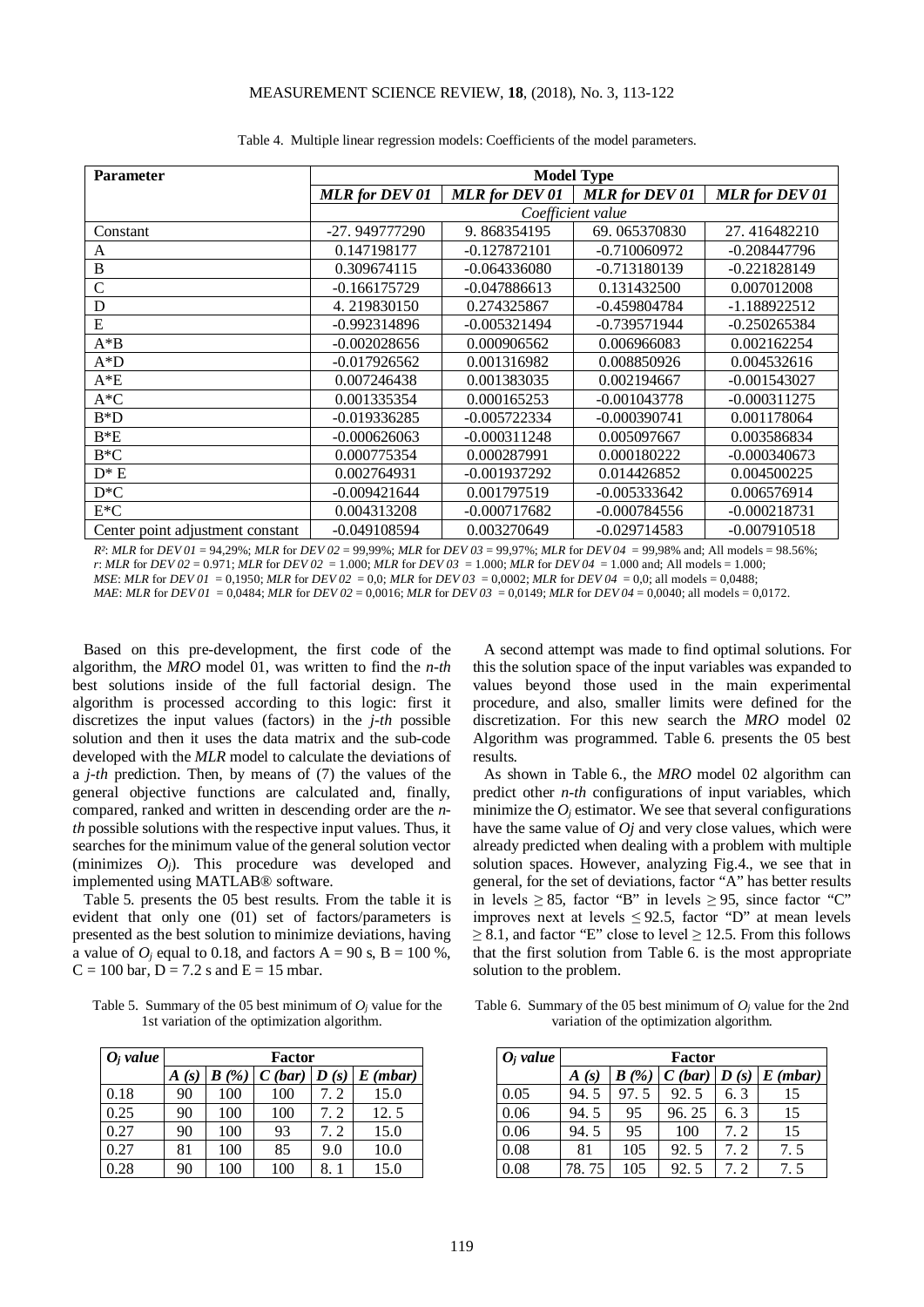## *3.1. Validation tests*

New experimental tests were performed to validate the MRO algorithms and to test their efficiencies in predicting the multiple errors in two different search conditions developed. For the development of these validation tests, two test sequences were performed, using five samples of each type, according to the selection of factors (parameters) developed, respectively. Also, the same experimental conditions, infrastructure and material were preserved. Afterwards, the samples were inspected, adopting the same procedures already described and the errors previously calculated. Table 7. and Table 8. show the errors measured in the pieces for each test model.

Table 7. Deviations: samples of 1st *MRO* model.

| <b>Sample</b>   | <b>Results</b>   |             |       |                  |  |  |  |
|-----------------|------------------|-------------|-------|------------------|--|--|--|
|                 | DEV <sub>1</sub> | DEV 2 DEV 3 |       | DEV <sub>4</sub> |  |  |  |
|                 | (mm)             | (mm)        |       | (mm)             |  |  |  |
| 1st             | $-0.269$         | 0.240       | 0.201 | $-0.521$         |  |  |  |
| 2nd             | $-0.367$         | 0.215       | 0.308 | $-0.536$         |  |  |  |
| 3nd             | $-0.113$         | 0.108       | 0.259 | $-0.423$         |  |  |  |
| 4nd             | $-0.084$         | 0.246       | 0.114 | $-0.460$         |  |  |  |
| 5 <sub>nd</sub> | $-0.272$         | 0.142       | 0.169 | $-0.520$         |  |  |  |

Table 8. Deviations: samples of 2nd *MRO* model.

| <b>Sample</b>   | <b>Results</b>   |       |                   |          |  |  |  |
|-----------------|------------------|-------|-------------------|----------|--|--|--|
|                 | DEV <sub>1</sub> |       | DEV 2 DEV 3 DEV 4 |          |  |  |  |
|                 | (mm)             | (mm)  |                   | (mm)     |  |  |  |
| 1st             | $-0.138$         | 0.260 | 0.154             | $-0.308$ |  |  |  |
| 2nd             | $-0.084$         | 0.217 | 0.221             | $-0.287$ |  |  |  |
| 3nd             | $-0.092$         | 0.194 | 0.115             | $-0.406$ |  |  |  |
| 4nd             | $-0.122$         | 0.164 | 0.129             | $-0.342$ |  |  |  |
| 5 <sub>nd</sub> | $-0.302$         | 0.107 | 0.106             | $-0.339$ |  |  |  |

As evidenced by the values of the tables, the tests produced parts within the tolerance limits defined in this study; even the lower and upper limits of the deviations were at acceptable levels. The values of the errors are shown in Fig.5. For comparative purposes, the data of the best performing test pair (01 and 11) are shown with  $A = 90 s$ ,  $B = 100 %$ ,  $C = 90$  Bar,  $D = 7.2$  s and  $D = 10$  mBar.

As shown in Fig.5., even at different levels, all the deviations follow the same trend, independently of the optimal configurations of the models. Also, we see that, on average, the results of the *MRO* model 02 samples present errors in smaller values when compared with the parts produced with the parameters of the *MRO* model 01, and in general, a significant improvement when compared with the best samples of the experimental test.

To compare the efficiency of the predictions, Table 9. and Table 10. present the results of the expected value (or mean) of the deviations for samples in the validation tests, at the 95 % confidence interval (IC) on the mean ( $\alpha$  = 0.05). The predictions of the models and also the results of the best samples in the main experimental tests, samples 01 and 11, are shown (Table 2.).

■1st MRO model □2nd MRO model ■Samples n°01 and n° 11



Fig.5. Comparison of mean value of the errors in the samples.

Table 9. General comparative of results for the 1st *MRO* model.

| <b>Error</b><br>type | <b>Samples of validation</b> |                      |          | <b>MRO</b><br>model 01 | <b>Samples</b><br>n°01 and<br>$n^{\circ}$ 11 |
|----------------------|------------------------------|----------------------|----------|------------------------|----------------------------------------------|
|                      | Mean                         |                      | 95% CI   | predicted              | Mean                                         |
| <b>DEV</b> 01        | $-0.221$                     | $-0.117$             | $-0.325$ | $-0.075$               | $-0.293$                                     |
| <b>DEV 02</b>        | 0.190                        | 0.136                | 0.244    | 0.273                  | 0.323                                        |
| $DEV$ 03             | 0.210                        | 0.144                | 0.276    | 0.084                  | 0.188                                        |
| <b>DEV 04</b>        | $-0.492$                     | $-0.449$<br>$-0.534$ |          | $-0.297$               | $-0.310$                                     |
| $\bm{O}_i$           | 0.26                         | 0.18                 | 0.34     | 0.18                   | 0.31                                         |

Table 10. General comparative of results for the 2nd *MRO* model.

| Error<br>type     | <b>Samples of validation</b> |                      |          | <b>MRO</b><br>model 01 | <b>Samples</b><br>n°01 and<br>$n^{\circ}$ 11 |
|-------------------|------------------------------|----------------------|----------|------------------------|----------------------------------------------|
|                   | <b>Mean</b>                  |                      | 95% CI   | predicted              | Mean                                         |
| DEV <sub>01</sub> | $-0.148$                     | $-0.070$             | $-0.226$ | $-0.006$               | $-0.293$                                     |
| <b>DEV 02</b>     | 0.188                        | 0.138                | 0.238    | 0.029                  | 0.323                                        |
| $DEV$ 03          | 0.145                        | 0.104                | 0.185    | 0.055                  | 0.188                                        |
| <b>DEV 04</b>     | $-0.336$                     | $-0.297$<br>$-0.376$ |          | $-0.230$               | $-0.310$                                     |
| 0i                | 0.20                         | 0.13                 | 0.26     | 0.05                   | 0.31                                         |

Finally, based on these results, we conclude that the validation tests produced samples within the tolerance limits defined in this study with a significant improvement in product quality.

#### 4. DISCUSSION AND CONCLUSIONS

The proposed procedure can be considered a new method to mutually model the manufacturing parameters and to predict and minimize dimensional and geometric errors in products during the vacuum thermoforming process, using a small number of tests in a laboratory.

As already presented by other authors [7], [8], [11], [30], [26], the simultaneous analysis of parameters and errors of products does not allow us to select a single set of optimal values. This is because different levels of one factor could be optimal levels for different response variables (e.g., factor E). Consequently, it is necessary to use a multi-objective optimization technique to find the set of optimal levels for the problem.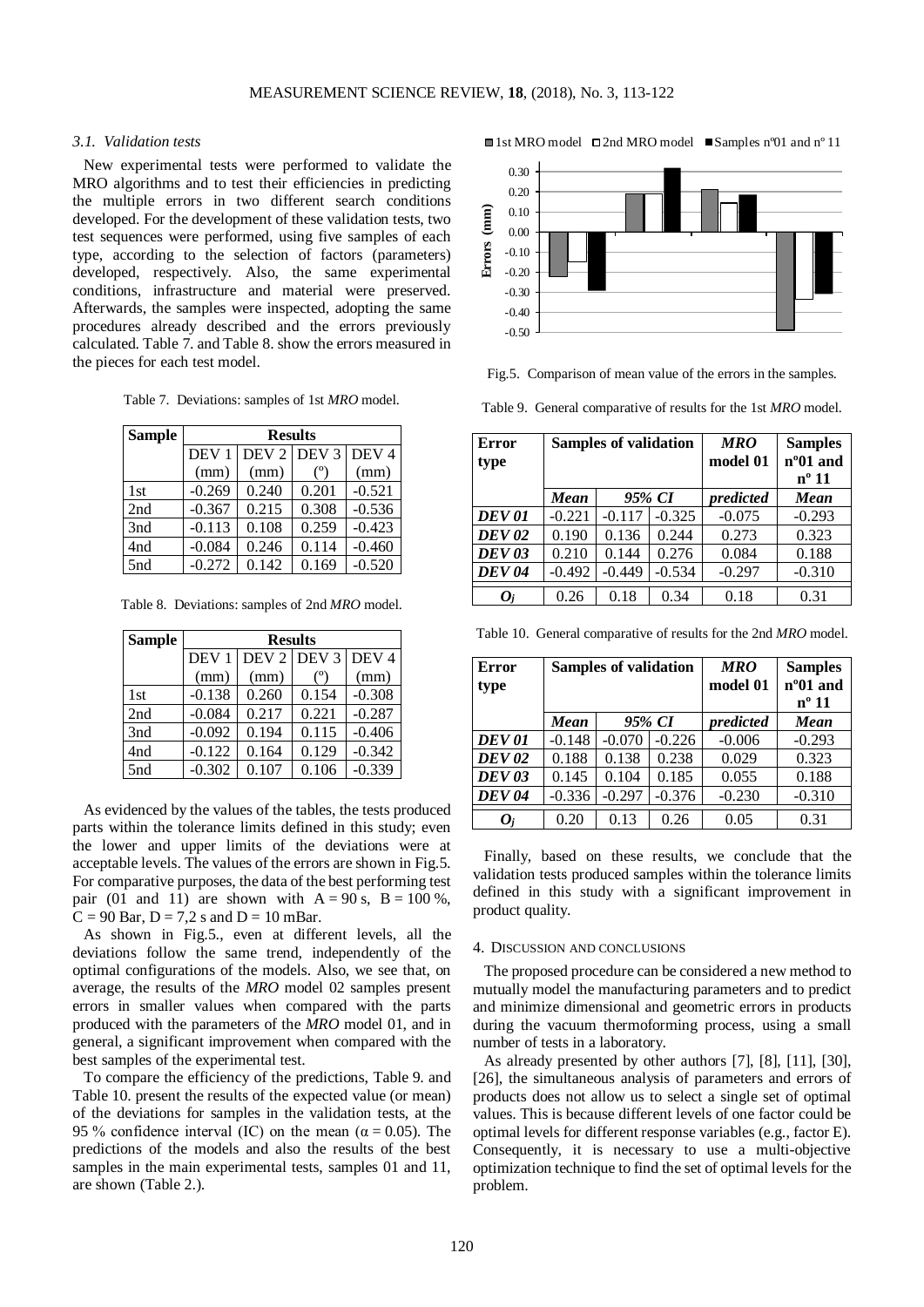The analysis of the interaction between product errors and parameters of manufacture presented us new information, such as:

- The parameters of heating influence all types of geometrical and dimensional errors in a more significant way, considering all their different levels.
- In addition to mold characteristics [15], [36] the parameters of mold can influence geometric errors;
- The interaction of two factors can influence the deviations of the product by reducing the value of dimensional errors, but a significant increase of geometric errors can occur;
- The manufacturing parameters interact simultaneously with the errors in a non-linear and non-proportional model;

In the analysis of the deviation value as a function of the variation of factor levels, we can conclude that:

- The factors "Heating Time" and "Heating Power" at high levels result in smaller dimensional deviations of height and lateral angles;
- In relation to the reduction of deviations the parameters "Vacuum Time" and "Vacuum Pressure" for some deviations have direct correlation and to others, inversely, "Vacuum Time" and "Mold Pressure" have direct correlation in all deviations;
- The parameter "heating time" in value equal to or greater than 90 seconds, produces smaller deviation values.
- In general, among the analyzed factors, the "Mold" Pressure" has the lowest ratio rate in its levels and, for the "*DEV 02*", the factors have an inverse correlation behavior in relation to the other deviations.

As for the *MLR* models, it can be concluded from the *R2* values that they are valid to represent the sample data and that this technique is valid to model errors in this process.

From Table 9. and Table 10., we conclude that within the confidence interval, the implemented models have indeed been able to find new improved solutions and have a significant gain in the overall reduction of errors of validation test and of value of objective function.

The *MRO* models have been able to find a set of *n-th* possible solutions that altogether minimize errors and these solutions are in values outside the limits of test of the main experiment.

In addition, by the analysis of Fig.5. and Table 9. and Table 10., we conclude that the minimization solution found by the optimization of model 02 is the best configuration of factor levels for the problem.

However, as shown in Table 10., there were failures in the predicted values in the new range of values [7], and from this we conclude that the solutions of optimization models for the errors are neither linear nor curved in the surface model. Thus, when using a linear model (*MLR*) with center point to model an (01) error, we obtain a representative model in relation to slope and direction [27], but this model is not able to represent all the local minima and the global minimum of a solution surface in this problem.

## ACKNOWLEDGMENT

The authors are grateful to "Instituto Federal de Educação, Ciência e Tecnologia de Minas Gerais – Campus Betim", for supporting the development of this paper.

#### **REFERENCES**

- [1] Throne, J.L. (2008). *Understanding Thermoforming* (2th ed.). Hanser, 279.
- [2] Sala, G., Landro, L.D., Cassago, D. (2002). A numerical and experimental approach to optimise sheet stamping technologies: Polymers thermoforming. *Journal of Materials and Design*, 23, 21-39.
- [3] Throne, J.L. (1996). *Technology of Thermoforming.*  Hanser, 882.
- [4] Kuttner, R., Karjust, K., Ponlak, M. (2007). The design and production technology of large composite plastic products. *Proceedings of the Estonian Academy of Sciences: Engineering*, 13 (2), 117-128.
- [5] Muralisrinivasan, N.S. (2010). *Update on Troubleshooting in Thermoforming*. Smithers Rapra Technology.
- [6] Ghobadnam, M., Mosaddegh, P., Rejani, M.R., Amirabadi, H., Ghaei, A. (2015). Numerical and experimental analysis of HIPS sheets in thermoforming process. *International Journal of Advanced Manufacturing Technology*, 76, 1079-1089.
- [7] Yang, C., Hung, S.W. (2004). Modeling and optimization of a plastic thermoforming process. *Journal of Reinforced Plastics and Composites*, 23 (1), 109-121.
- [8] Yang, C., Hung, S.W. (2004). Optimising the thermoforming process of polymeric foams: An approach by using the Taguchi method and the utility concept. *The International Journal of Advanced Manufacturing Technology*, 24, 353-360.
- [9] Klein, P. (2009). *Fundamentals of Plastics Thermoforming* (11th ed.). Morgan & Claypool Publishers.
- [10] Engelmann, S. (2012*).* Optimizing a thermoforming process for packaging. In *Advanced Thermoforming: Methods, Machines and Materials, Applications and Automation*. John Wiley & Sons, 125-136.
- [11] Leite, W.O., Campos Rubio, J.C., Mata Cabrera, F., Carrasco, A., Hanafi, I. (2018). Vacuum thermoforming process: An approach to modeling and optimization using artificial neural networks. *Polymers*, 10 (143), 1- 17.
- [12] Pasandideh, S.H, Niakti, S.T.A., Atyabi, S.M. (2014). A new approach to solve multi-response statistical optimization problems using neural network, genetic algorithm, and goal attainment methods. *International Journal of Advanced Manufacturing Technology*, 75, 1149-1162.
- [13] Warby, M.K., Whitemana, J.R., Jiang, W.G., Warwick, P., Wright, T. (2003). Finite element simulation of thermoforming processes for polymer sheets. *Mathematics and Computers in Simulation*, 61, 209- 218.